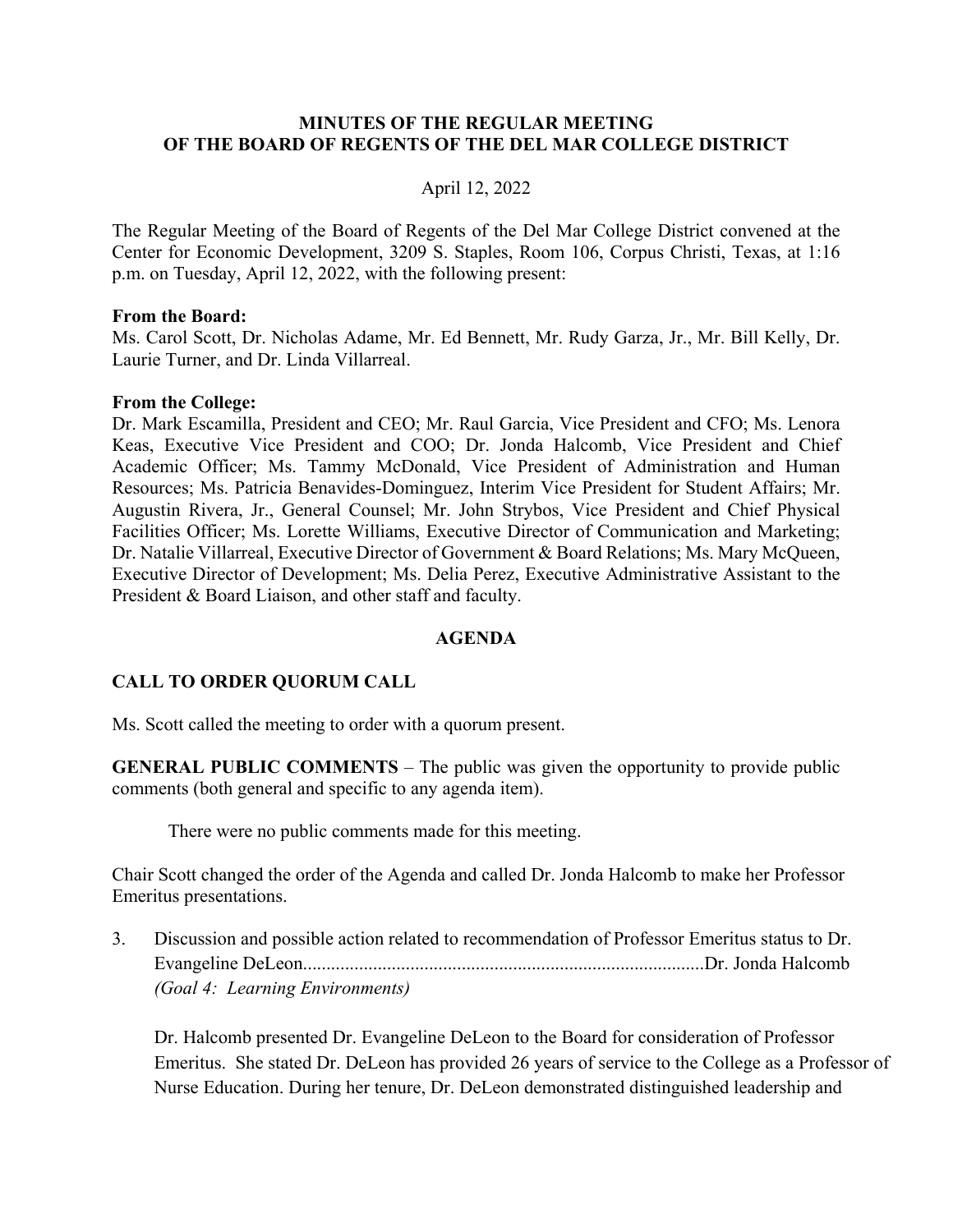notable dedication to the students, the College, the community, and the field of Nursing. Dr. DeLeon helped to facilitate and establish the Bachelor of Science in Nursing, RN to BSN degree and the Nursing Success Center. Dr. Halcomb read a resolution in honor of Dr. DeLeon and recommended the Board approve her Professor Emeritus status. Chair Scott expressed the Board's gratitude to Dr. DeLeon. Dr. DeLeon provided words of appreciation and gratefulness.

> Regent Adame made a motion to adopt the Resolution to present Dr. Evangeline DeLeon with Professor Emeritus status. Regent Villarreal seconded the motion. There was no further discussion from the Board. There were no public comments. A vote was taken by show of hands and the motion carried unanimously 7-0, amongst Regents present, with Regents Scott, Adame, Bennett, Garza, Kelly, Turner, and Villarreal in favor.

## **RECOGNITIONS:**

• Next Generation Leadership Academy (NGLA) Class 3................Ms. Tammy McDonald  *(Goal 4: Learning Environments)* 

Ms. McDonald provided a history of the College's partnership with Civitas Learning for the Next Generation Leadership Academy (NGLA) Class III. Ms. McDonald introduced the Class III participants. Ms. Renee Hunley addressed the Board of Regents on behalf of the NGLA and thanked the Board for partnering with Civitas. Ms. Hunley shared insight regarding the benefits of partnering with Civitas and stated the College's investment has placed the employees in a position to provide holistic and quality service to the students and the community. Ms. McDonald offered words of appreciation and stated that this academy is above and beyond the employees' normal work duties.

Dr. Escamilla thanked Ms. McDonald and Dr. Natalie Villarreal for leading this partnership from the executive level.

# **STUDENT SUCCESS REPORT**................................................................Dr. Jonda Halcomb

• Community College Survey of Student Engagement (CCSSE) Data *(Goal 2: Recruitment and Persistence)*

Dr. Halcomb shared information regarding the survey questions pertaining to the College's practices and student behaviors related to student learning and retention. The survey helps to improve student learning, persistence, attainment and identifies where the College can improve programs and services for students.

Students at the College were generally above the national average for the questions related to general education outcomes regarding critical thinking, communication, empirical and quantitative reasoning, teamwork, social responsibility, and personal responsibility. Dr. Halcomb reviewed the percentages and the areas where the College was above the national

\_\_\_\_\_\_\_\_\_\_\_\_\_\_\_\_\_\_\_\_\_\_\_\_\_\_\_\_\_\_\_\_\_\_\_\_\_\_\_\_\_\_\_\_\_\_\_\_\_\_\_\_\_\_\_\_\_\_\_\_\_\_\_\_\_\_\_\_\_\_\_\_\_\_\_\_\_\_\_\_\_\_\_\_\_\_\_\_\_\_\_\_\_\_\_\_\_\_\_\_\_\_\_\_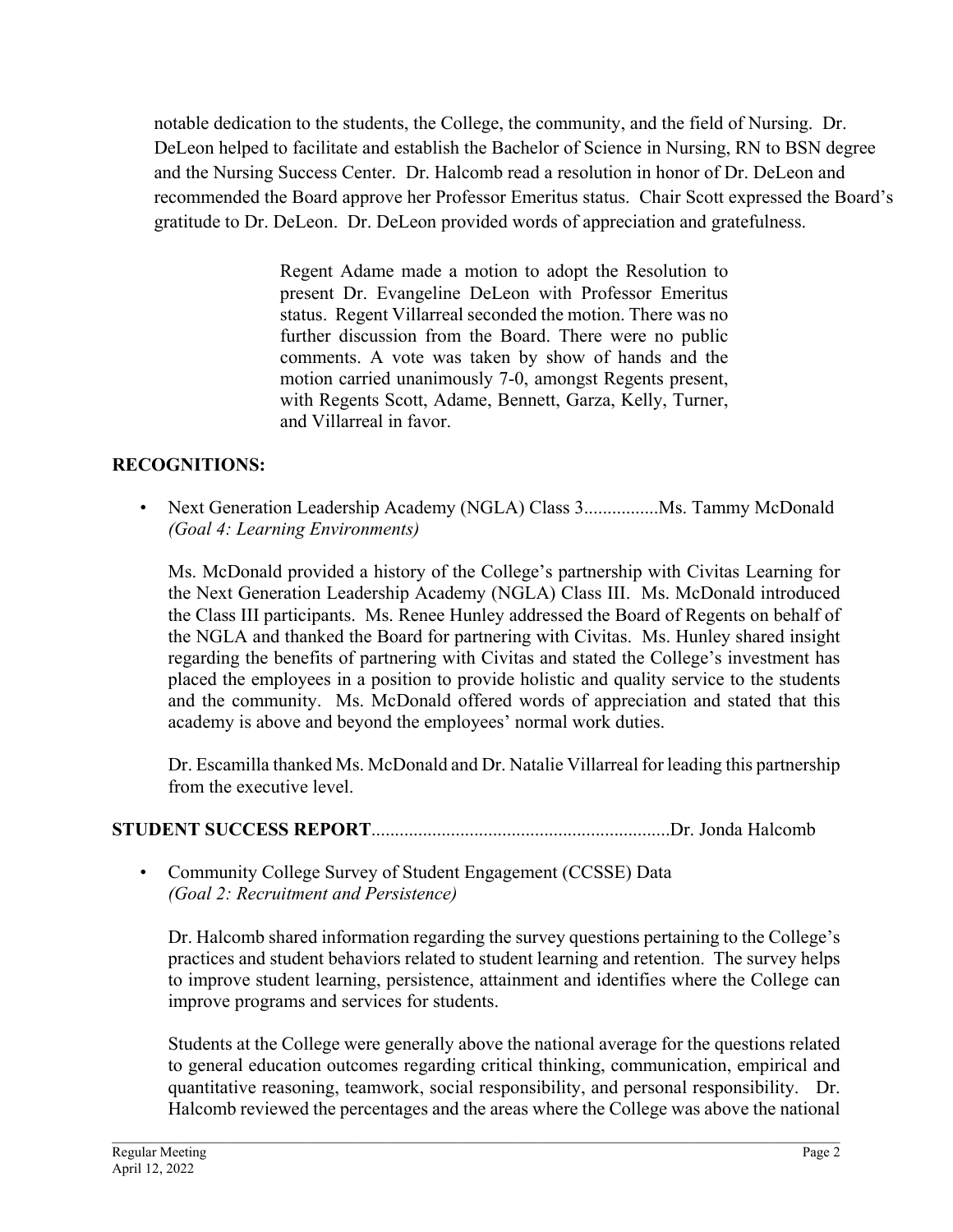average and also provided information where the College could increase some experiences for our students.

# **COLLEGE PRESIDENT'S REPORT**...........................................................Dr. Mark Escamilla

• Return to Campus Planning  *(Goal 4: Learning Environments)* 

Dr. Escamilla stated that the College continues to refill the halls at all campus locations. Dr. Escamilla stated there will be a celebration for the General Academic Music Building Phase 2 and dedication ceremony to honor the Mike Anzaldua Plaza on the Heritage Campus on April 21, 2022 at 10:00 a.m.

Dr. Escamilla reported that the return of an in-person Commencement Ceremony for the College will be held on Friday, May 20, 2022 at the American Bank Center. The keynote speaker will be Dr. Osbert Blow, President & Chief Medical Officer for CHRISTUS Spohn Health System.

They are preparing for the next legislative session especially in the way of Texas Commission on Community College Finance and he and Chair Scott continue to make these meetings a very high priority.

## **STAFF REPORTS**:

• Annual Budget Report FY 2021 to 2022 Submission to Government Financial Officers Association (GFOA) for participation in Distinguished Budget Award Program ……………………………………………………………….…………Mr. Raul Garcia *(Goal 6: Financial Effectiveness and Affordability)* 

Mr. Garcia stated that the College is pursuing a new award from the Government Financial Officers Association (GFOA) for the College's annual 2020 budget book. Dr. West, Dr. Wilson and team is credited for this huge undertaking. Mr. Garcia introduced Dr. Catherine West who provided highlights which included a brief background that involve the planning, financing, and implementing government operations.

Dr. Kristina Wilson provided information regarding the alignment between the College's strategic plan and budget. The process included several workshops with the Regents, focus groups and surveys.

Ms. Jackie Landrum provided information regarding the requirements for the GFOA which included a position summary statement, organizational division summary, function and reporting areas, department objectives, strategic objectives, and targets.

Mr. Carlos Garanzuay discussed information regarding the 2024 Strategic Plan that provides a guide for all internal elevations for the College to align departmental priorities to support the aspirations of the College. He stated that the report is one way our departments have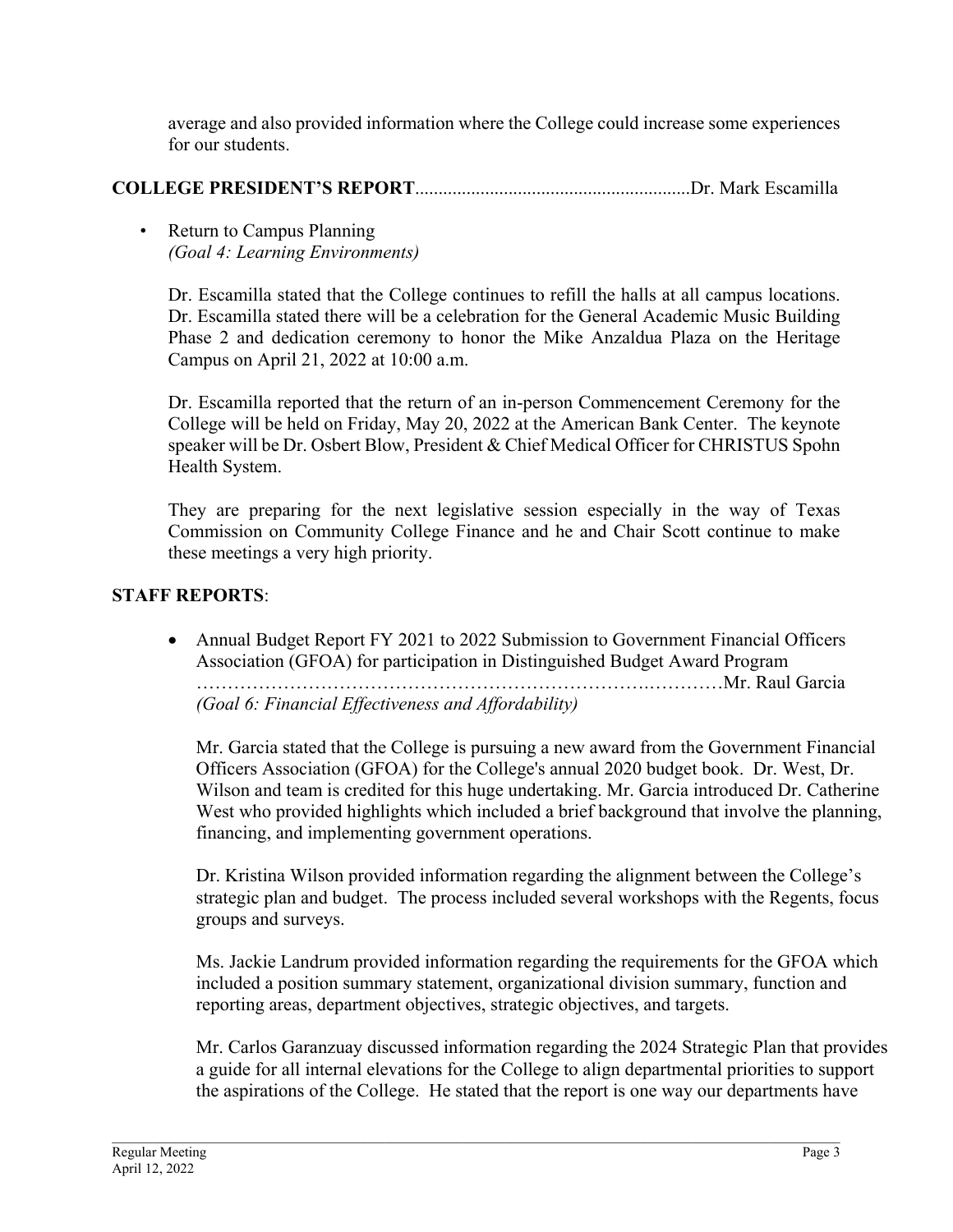actualized and maintained a collaborative relationship with the budget office. The benefits from sourcing, the robust data from the strategic plan and assessment efforts are abundant.

Dr. West discussed the elements that needed to be included in the report to meet the award requirements and both she and Ms. Landrum briefly discussed each element. Dr. West continued with a review of our capital improvement program including a summary of the 2014 and 2016 bond projects.

• Student Enrollment Report.......Ms. Patricia Benavides-Dominguez and Ms. Lenora Keas *(Goal 2: Recruitment and Persistence)* 

Ms. Benavides-Dominguez provided an overview of student enrollment which included unprecedented impact of enrollment due to COVID-19, State of Texas Biennium; base year for contact hours, formula funding, credit headcount and contact hours, dual credit, and annual credit and continuing education contact hours.

The College's two-year fall enrollment changed by -13.4%, the Texas public community colleges two-year fall enrollment changed by -11.8%, and the national public two-year fall enrollment changed by -13.2%. Ms. Benavides-Dominguez reviewed the impact that enrollment has on the revenue derived from state appropriations. State appropriations are determined every two years in the biennium and make up 15.6% of the overall budget, with an additional state benefit towards employee benefits of 5.3%. An additional 23.4% of the budget comes from tuition and fees. A total of 44.3 percent direct impact from enrollment.

A critical point in time to the College is the base as defined by the Texas legislature. This is the point in time that the contact hours for which each student becomes the basis for funding for the next two years or the biennium. It is important to note that the College is funded from the state on contact hours, not credit hours earned by the student. Formula funding changes over time and the rate fluctuates depending on legislative approval.

Ms. Benavides-Dominguez transitioned into discussing headcount. Although the fall enrollment was down 2.36%, the Flex enrollment increased. Ms. Benavides-Dominguez continued with a review of the Spring headcount, large college comparisons for fall enrollment and spring enrollment.

Ms. Benavides-Dominguez provided an overview for the College's credit contact hours which illustrates a steady increase in the contact hours for the first five academic years and a slight decline in the last two years as a result of the ongoing pandemic. In regard to fall dual credit headcount, she reported that the dual credit program continues to grow and there was an 11.7% five-year increase with a 6.96% decrease in the last year. There are 36 high schools that are participating in the dual credit program. For the Spring term, there was a five-year increase of 9.4% and a .07% decrease for Spring 2021. Ms. Benavides-Dominguez noted that the enrollment for continuing education courses increased to 13,078 for the 2020-2021 school year.

Ms. Benavides-Dominguez stated continuing education is on a quarter system with only two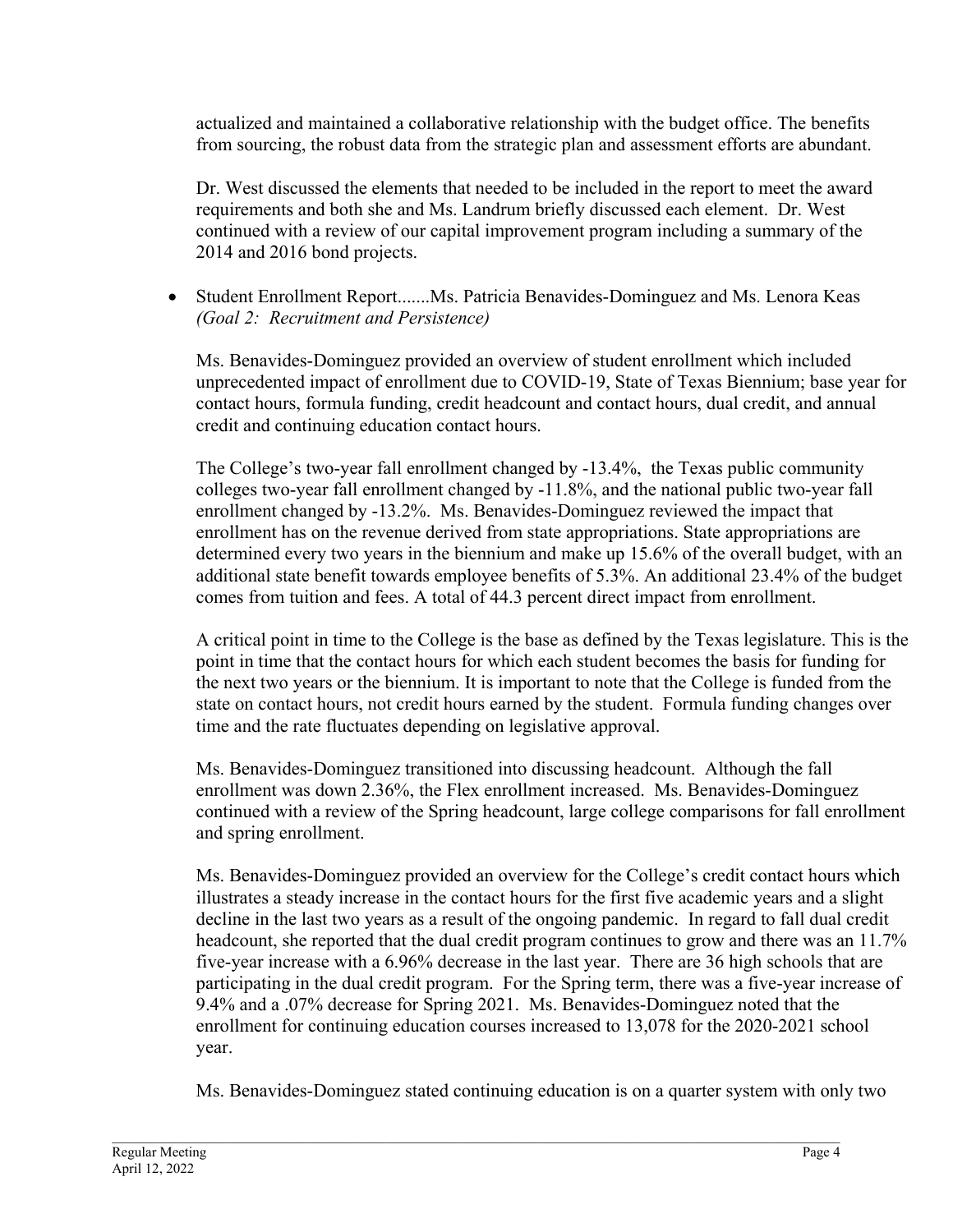quarters being counted and the College continues to enroll students in Eight Week Minis and Maymesters. It is anticipated that the academic year will be similar to 2020-2021, however slightly lower due to the impact of COVID-19.

Dr. Escamilla provided commentary regarding the dual credit student numbers participating in dual credit courses and having students involved in developmental conversations as early as middle school.

Ms. Benavides-Dominguez and Dr. Escamilla responded to questions from the Board of Regents.

### **PENDING BUSINESS:**

 Status Report on Requested Information *(Goal 5: Workforce Development, Community Partnerships, and Advocacy)* 

Chair Scott reviewed the list of pending business.

# **CONSENT AGENDA**

## **CONSENT MOTIONS:**

### *(At this point the Board will vote on all motions not removed for individual consideration.)*

### **ITEMS FOR DISCUSSION AND POSSIBLE ACTION:**

- 1. Approval of Minutes: February 1, 2022 (Regular) March 8, 2022 (Workshop)  *(Goal 5: Workforce Development, Community Partnerships, and Advocacy)*
- 2. Acceptance of Investments for March 2022 *(Goal 6: Financial Effectiveness and Affordability)*

Regent Kelly made a motion to approve the consent agenda items. Regent Garza seconded the motion. There was no further discussion from the Board. There were no public comments. A vote was taken by show of hands and the motion carried unanimously 7-0, amongst Regents present, with Regents Scott, Adame, Bennett, Garza, Kelly, Turner, and Villarreal in favor.

### **REGULAR AGENDA**

4. Discussion and possible action regarding the College's Quarterly Investment Report for the period ending February 28, 2022..........................................................................................Mr. Raul Garcia *(Goal 6: Financial Effectiveness and Affordability)* 

\_\_\_\_\_\_\_\_\_\_\_\_\_\_\_\_\_\_\_\_\_\_\_\_\_\_\_\_\_\_\_\_\_\_\_\_\_\_\_\_\_\_\_\_\_\_\_\_\_\_\_\_\_\_\_\_\_\_\_\_\_\_\_\_\_\_\_\_\_\_\_\_\_\_\_\_\_\_\_\_\_\_\_\_\_\_\_\_\_\_\_\_\_\_\_\_\_\_\_\_\_\_\_\_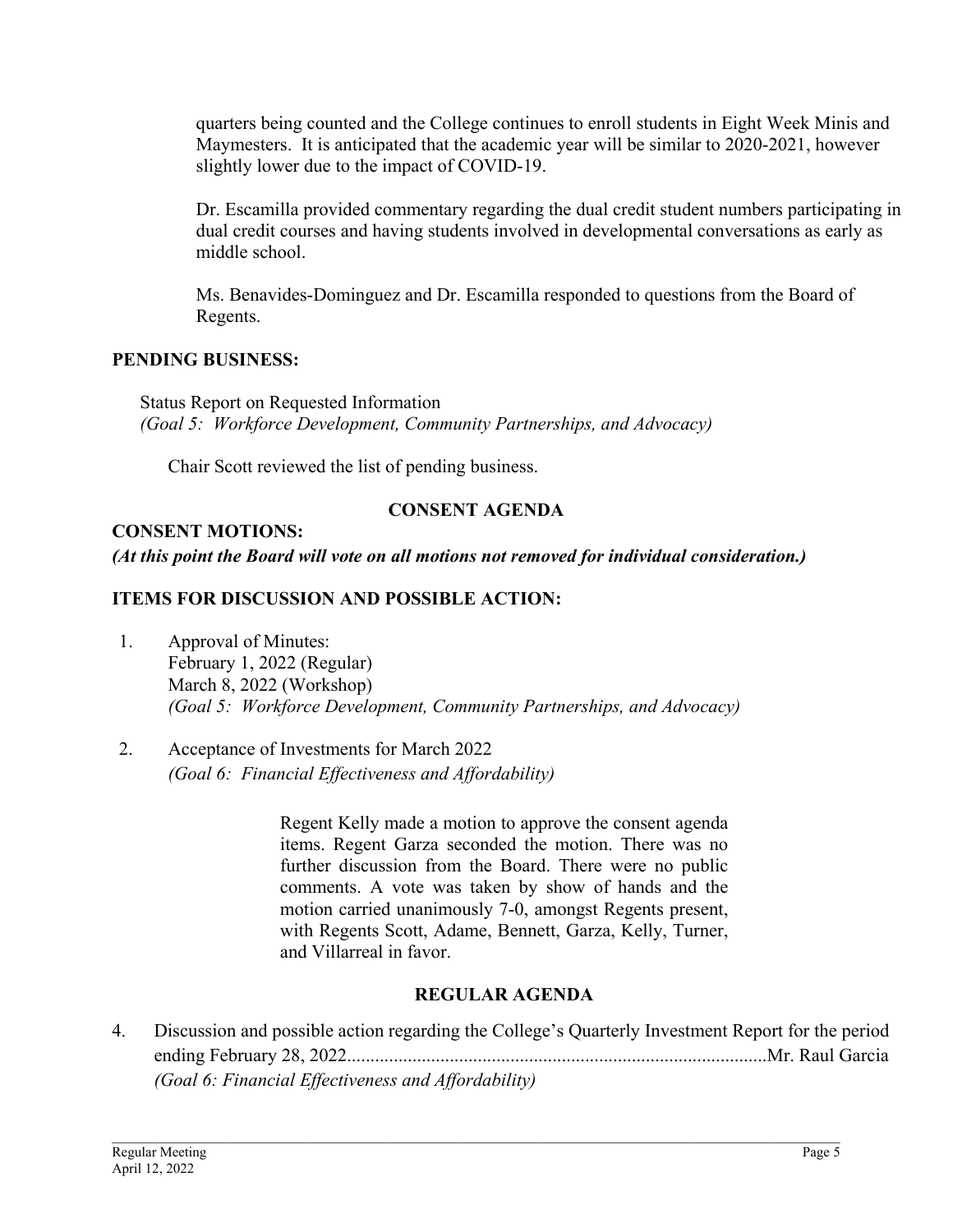Mr. Garcia introduced Mr. David McElwain from Patterson Group was present to discuss the College's investment yields, performance and strategies in pursuit of higher yields. Mr. McElwain stated that the federal government has gone in the opposite direction and the highest Consumer Price Index (CPI) since 1981 came out due to the many inflationary pressures like Russia invading Ukraine and bottleneck of goods being delayed.

Mr. McElwain reviewed the Del Mar College Portfolio and stated that 30% of the portfolio is highly liquid, cash and investment pools. About 26% of the portfolio is municipal bonds, 17% is commercial paper, 26% of the portfolio is invested in U.S. Government Agency bonds.

Mr. McElwain continued with an overview of the Pooled Funds which include Fiscal Year 2020- 2021 Quarter 3 earnings of \$108,344. The percent on a six-month treasury bill is 0.37% for FY 2021-2022 in this second quarter and 0.10% for FY 2021-2022 in the first quarter. The College's earnings in Pooled Funds excluding Series 2018 and 2020 (A&B) bond funds are \$74,759 for FY 2021-2022 in the second quarter.

> Regent Villarreal made a motion to accept the College's Quarterly Investment Report as presented for period ending February 28, 2022. Regent Garza seconded the motion. There was no further discussion from the Board. There were no public comments. A vote was taken by show of hands and the motion carried unanimously 7-0, amongst Regents present, with Regents Scott, Adame, Bennett, Garza, Kelly, Turner, and Villarreal in favor.

5. Discussion and possible action regarding the College's Quarterly Financial Report for the Period ending February 28, 2022..................................................................Mr. Raul Garcia *(Goal 6: Financial Effectiveness and Affordability)*

Mr. Garcia provided a brief review of the College's Quarterly Financial Report for period ending February 28, 2022. Mr. Garcia stated that the College's revenue remains stable overall and the downward trend in miscellaneous revenue is caused by a reduced investment yield relative to prior years. The College is currently experiencing an elevated operating cost for non-salary with a reported amount of \$11 million relative to the prior years of \$9 million. This is attributed to the College transitioning back to normal in operations paired with inflationary pressures.

As of February 28, 2022, the College has a sound financial position to whether current and most business interruptions, including the current pandemic with a cash and investment position of \$87.7 million. In addition, the College has sufficient liquidity to pay its current obligations valued at approximately \$19.8 million.

\_\_\_\_\_\_\_\_\_\_\_\_\_\_\_\_\_\_\_\_\_\_\_\_\_\_\_\_\_\_\_\_\_\_\_\_\_\_\_\_\_\_\_\_\_\_\_\_\_\_\_\_\_\_\_\_\_\_\_\_\_\_\_\_\_\_\_\_\_\_\_\_\_\_\_\_\_\_\_\_\_\_\_\_\_\_\_\_\_\_\_\_\_\_\_\_\_\_\_\_\_\_\_\_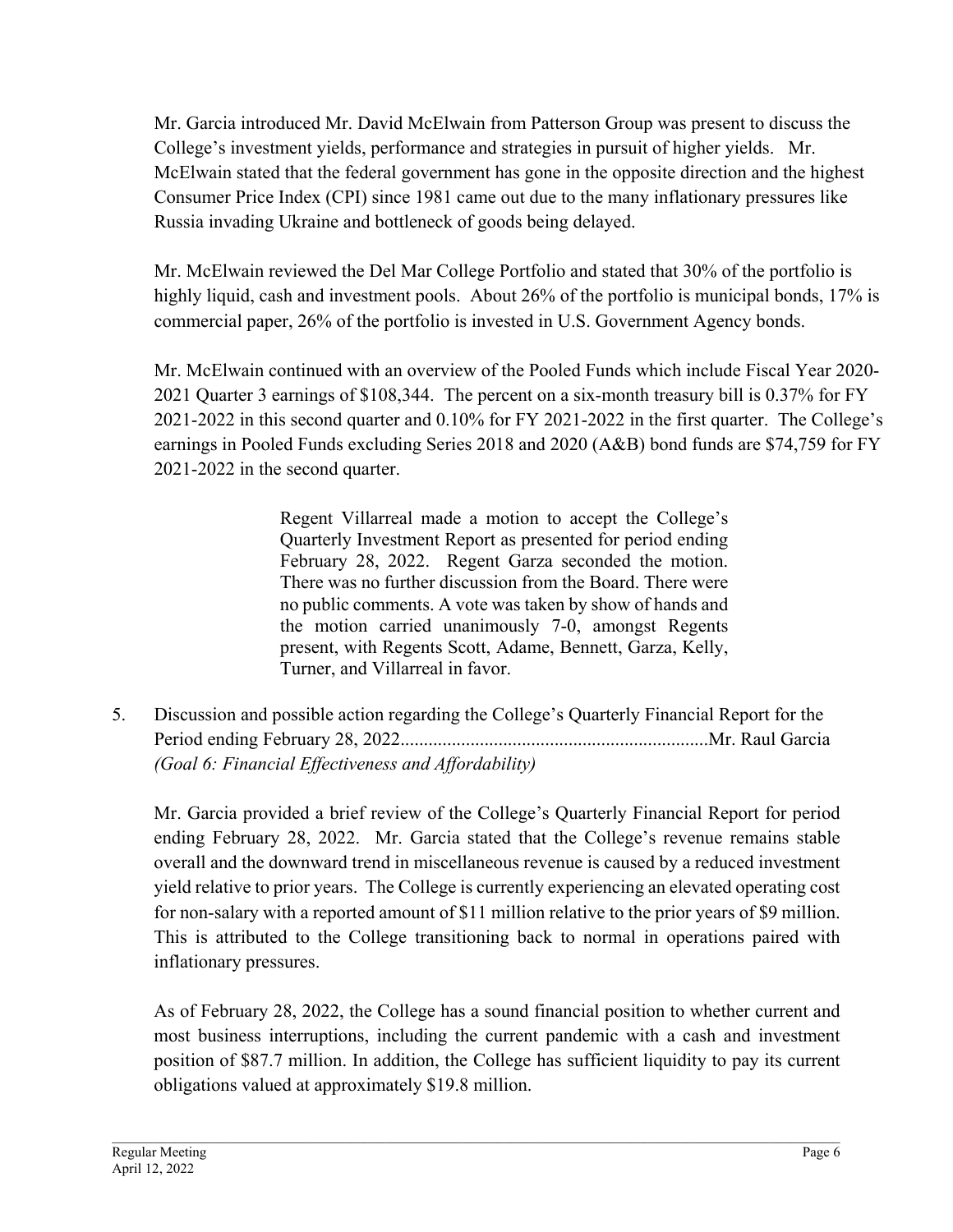Regent Kelly made a motion to accept the College's Quarterly Financial Report as presented for period ending February 28, 2022. Regent Turner seconded the motion. There was no further discussion from the Board. There were no public comments. A vote was taken by show of hands and the motion carried unanimously 7-0, amongst Regents present, with Regents Scott, Adame, Bennett, Garza, Kelly, Turner, and Villarreal in favor.

6. Discussion and possible action regarding approval of the 2022 Redistricting Plan .....………………………………………………………………….Mr. Augustin Rivera, Jr. *(Goal 5: Workforce Development, Community Partnerships, and Advocacy)* 

Chair Scott reviewed the proposed 2022 Redistricting Plan Draft D as presented by Mr. Rivera and discussed by the Board during the Public Hearing.

> Regent Kelly made a motion to approve and adopt the 2022 Redistricting Plan Draft D as presented. Regent Garza seconded the motion. There was no further discussion from the Board. There were no public comments. A roll call vote was taken, and the motion carried unanimously 7-0, amongst Regents present, with Regents Scott, Adame, Bennett, Garza, Kelly, Turner, and Villarreal in favor.

7. Discussion and possible action regarding the Interlocal Participation Agreement (IPA) between Texas Association of School Boards (TASB) Risk Management Fund and Del Mar College

………………………………………………………………………Ms. Tammy McDonald

*(Goal 4: Learning Environments)* 

Ms. McDonald provided a summary regarding Interlocal Participation Agreement (IPA) between TASB Risk Management and Del Mar College. The Interlocal Participation Agreement is a foundation agreement of the TASB Risk Management Fund that sets out the basic terms, conditions, and requirements of the Fund membership. The Fund is a self-funded risk pool in which Del Mar College participates for general liability, auto liability, workers compensation, and unemployment compensation programs. The last IPA approved by the Fund was in April 2012. The IPS has been amended to focus on three separate areas: 1) clarity of purpose and meaning; 2) updating Fund Member duties and obligations; and 3) revising the dispute resolution provisions. Ms. McDonald briefly reviewed information in each section.

Ms. McDonald responded to questions from the Board of Regents.

Regent Garza made a motion to accept the Interlocal Participation Agreement between Del Mar College and the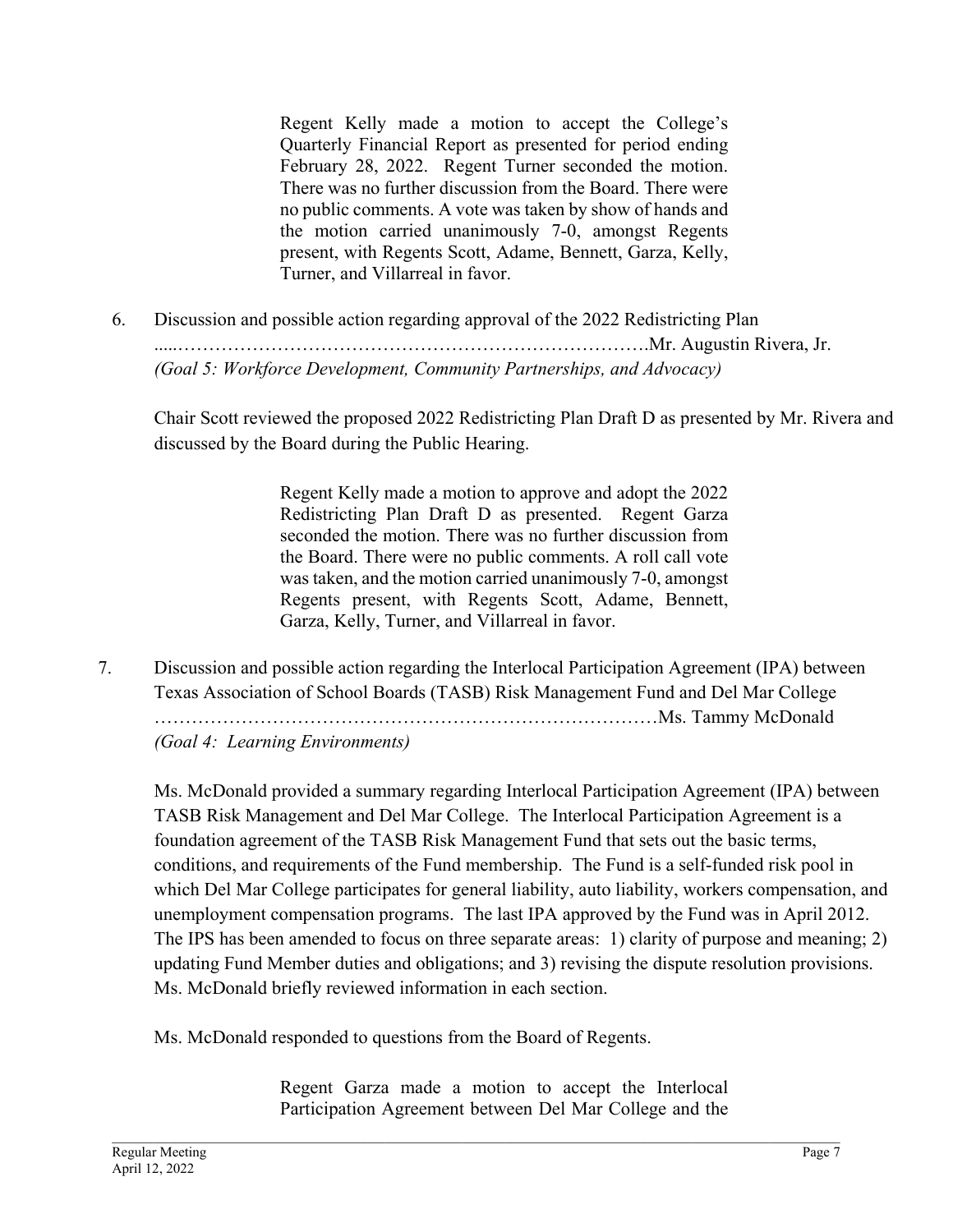TASB Risk Management Fund as amended by the Fund effective May 1, 2022. Regent Villarreal seconded the motion. There was no further discussion from the Board. There were no public comments. A vote was taken by show of hands and the motion carried unanimously 7-0, amongst Regents present, with Regents Scott, Adame, Bennett, Garza, Kelly, Turner, and Villarreal in favor.

8. Discussion and possible action relating to approval of Oso Creek Campus Utility Easement ...............................................................................................................................Mr. John Strybos *(Goal 4: Learning Environments and Goal 6: Financial Effectiveness and Affordability)* 

Mr. Strybos provided background information regarding the approval of Oso Creek Campus Utility Easement. He stated that a housing development is being proposed for development on property west of the Oso Creek Campus. The development requires a utility easement for sanitary sewer services. The utility easement is 15-feet wide by 1,563-feet long. This utility easement is on the North side of the Oso Creek Campus property and is not in conflict with any future proposed Oso Creek Campus developments. The developer will pay for all costs of the design and construction of the required sanitary sewer line. The developer will require a 35-feet wide by 1,563-feet long temporary construction easement. The temporary construction easement will end when the sanitary sewer line construction is complete. This easement and the sanitary sewer line have no cost impacts to the College. Del Mar College will benefit from this utility easement since Oso Creek Campus future projects can directly connect to the new sanitary sewer line.

Mr. Strybos responded to questions from the Board of Regents.

Regent Kelly made a motion to approve the utility easement as presented. Regent Turner seconded the motion. There was no further discussion from the Board. There were no public comments. A vote was taken by show of hands and the motion carried unanimously 7-0, amongst Regents present, with Regents Scott, Adame, Bennett, Garza, Kelly, Turner, and Villarreal in favor.

9. Discussion and possible action on award of contract for Request for Competitive Sealed Proposals, RCSP #2022-06, Windward Campus Central Plant Phase I Improvements ...............................................................................................................................Mr. John Strybos *(Goal 4: Learning Environments and Goal 6: Financial Effectiveness and Affordability)* 

Mr. Strybos began his presentation providing background information regarding the Competitive Sealed Proposal (CSP) RCSP #2022-06, Windward Campus Central Plan Phase I Improvements. The project consists of replacement of an existing cooling tower, replacement of an existing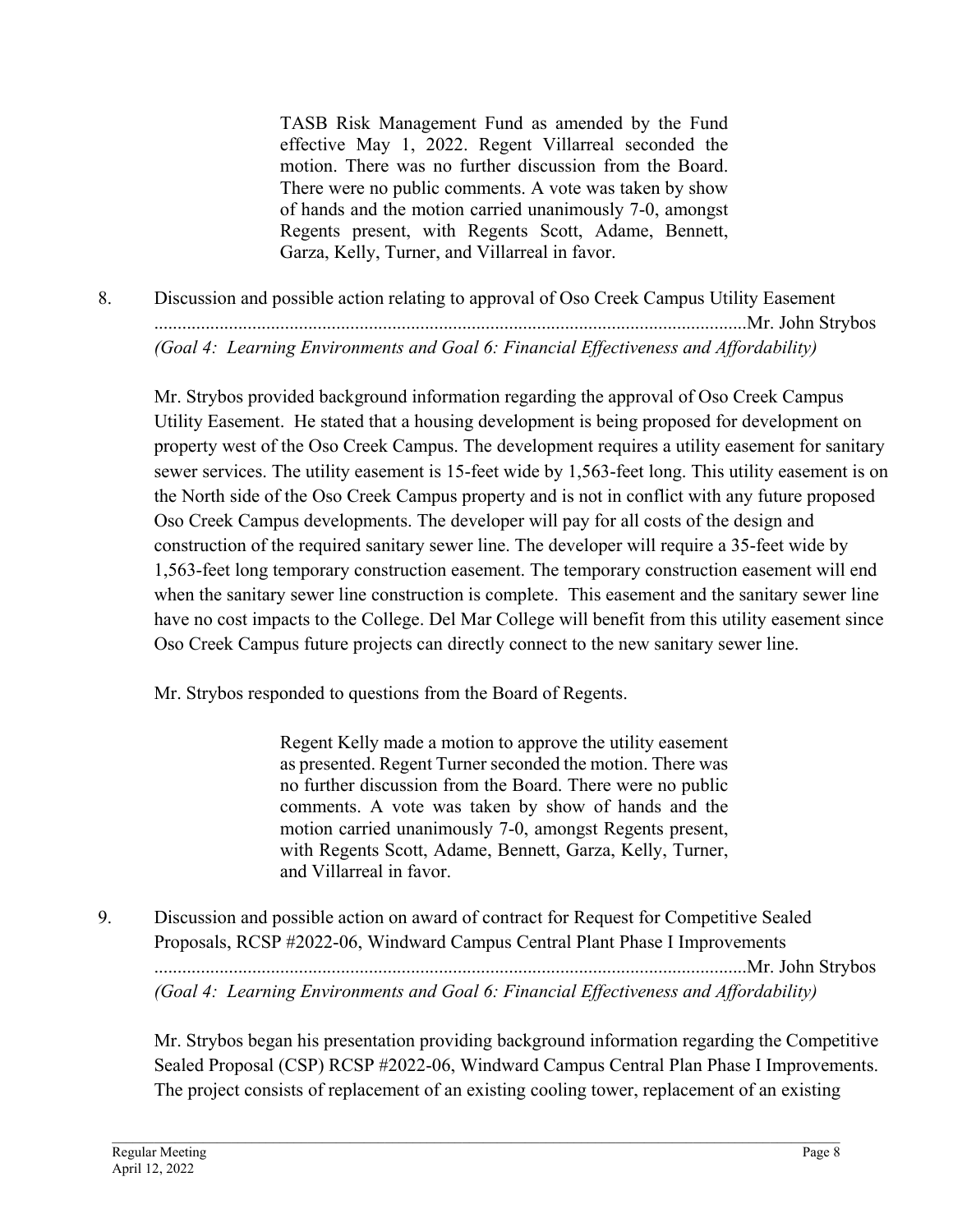chiller, condenser and chilled water pump, replacement of the chilled and condenser water existing controls and all associated appurtenances.

Mr. Strybos stated the recommendation is to award the project to Texas Chiller Systems as they were the lowest qualified bidder for \$2,058,154 which will be funded using the 2014 Bond.

Mr. Strybos responded to questions from the Board of Regents.

Regent Kelly made a motion to award the contract to Texas Chiller Systems in the amount of \$2,058,154 using the 2014 bond funds as presented. Regent Adame seconded the motion. There was no further discussion from the Board. There were no public comments. A vote was taken by show of hands and the motion carried unanimously 7-0, amongst Regents present, with Regents Scott, Adame, Bennett, Garza, Kelly, Turner, and Villarreal in favor.

10. Discussion and possible action relating to approval to the Interlocal Contract between Del Mar College and the City of Corpus Christi to construct the City's Police Training Academy on Del Mar College Property............................................................................................Mr. John Strybos *(Goal 5: Workforce Development, Community Partnerships, and Advocacy)* 

Mr. Strybos began his presentation providing background information regarding the November 3, 2020 approval by the voters of the City of Corpus Christi approved Bond Proposition C, Public Safety which approved \$2,000,000 of bonds for public safety projects.

Mr. Strybos stated Turner Ramirez Architects, under contract to the City of Corpus Christi, is in the process of completing the construction documents for the City of Corpus Christi Police Training Academy that will be located on the Oso Creek Campus per the approved Interlocal Contract between Del Mar College and the City of Corpus Christi. A presentation on the status of the project was made to Del Mar College on March 8, 2022. The City of Corpus Christi has identified the need to increase the current lease space from 6.5 acres to 9.0 acres in order to accommodate the entire project including an exercise track. The purpose of this amendment is to increase the size of the land leased to the City of Corpus Christi from 6.5 acres to 9.0 acres. The attached site plan shows that this expansion of the City of Corpus Christi lease is not in conflict with Del Mar College Oso Creek future developments.

Dr. Escamilla stated that Del Mar College and entire community will have access to the full-scale track.

> Regent Adame made a motion to approve the Interlocal Contract and to authorize the staff to negotiate and execute